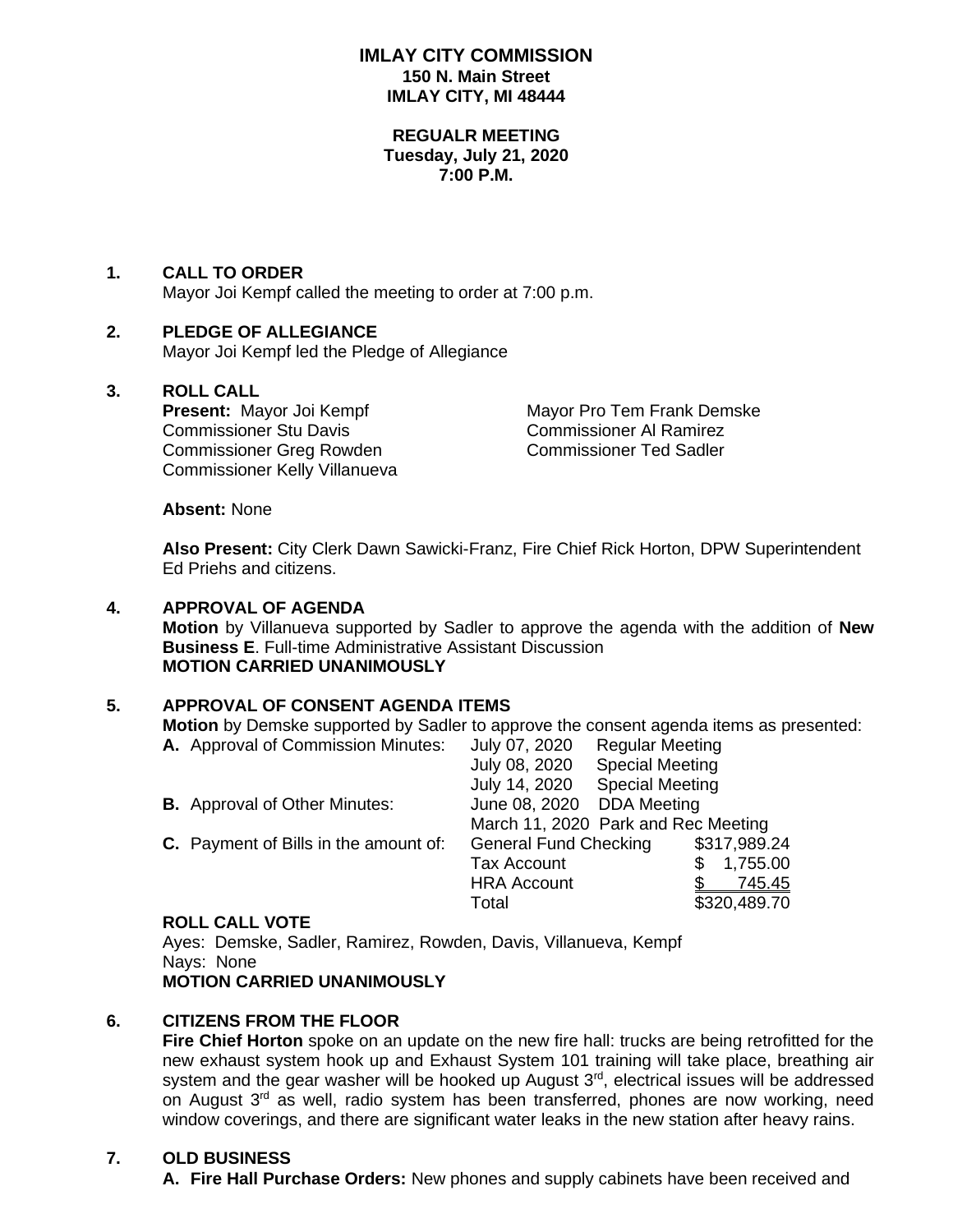are put in place for use. **No Motion –** discussion only.

# **B. Discussion and Action regarding City Manager Contract**

**Motion** by Davis supported by Villanueva to approve the contract offered by the personnel committee to Craig Horton for the posted City Manager position.

**Discussion:** Craig Horton will begin August 17, 2020

**ROLL CALL VOTE**

Ayes: Davis, Villanueva, Demske, Ramirez, Rowden, Sadler, Kempf Nays: None

**MOTION CARRIED UNANIMOUSLY**

# **8. NEW BUSINESS**

# **A. Chamber of Commerce Rent Forgiveness**

Presentation by Shannon Hamel regarding the lack of fundraisers for the year for the Chamber of Commerce causing her request for rent forgiveness.

**Motion** by Villanueva supported by Sadler to forgive the rent for the Chamber of Commerce from January 2020 until December 2020 due to the extenuating circumstances of this season.

**ROLL CALL VOTE**

Ayes: Villanueva, Sadler, Davis, Demske, Ramirez, Rowden, Kempf Nays: None

**MOTION CARRIED UNANIMOUSLY**

# **B. Chamber of Commerce Request for charitable Gaming License Approval**

**Motion** by Davis supported by Sadler to approve the request from the Chamber of Commerce for a Charitable Gaming License for a meat raffle for fundraising with products from The Smoke House.

### **ROLL CALL VOTE**

Ayes: Davis, Sadler, Villanueva, Demske, Ramirez, Rowden, Kempf Nays: None

## **MOTION CARRIED UNANIMOUSLY**

# **C. Vlasic Water Tower Maintenance**

**Discussion–**DPW Superintendent Ed Priehs presented for discussion the ConAgra/Vlasic agreement to use the same maintenance program and same consultant and sharing the cost at a rate of 50% each.

**Motion** by Davis supported by Rowden to approve the Vlasic maintenance share agreement as presented.

#### **ROLL CALL VOTE**

Ayes: Davis, Rowden, Sadler, Villanueva, Demske, Ramirez, Kempf Nays: None

# **MOTION CARRIED UNANIMOUSLY**

**D. DPW Purchase Order-**Materials to repair E First ST storm sewer in the Industrial Park **Discussion –** DPW Superintendent explained the purchases needed for the storm sewer repair that is on E First Street as well as through the DPW yard.

**Motion** by Davis supported by Villanueva to approve purchases as presented for the storm sewer repair.

# **ROLL CALL VOTE**

Ayes: Davis, Villanueva, Demske, Ramirez, Rowden, Sadler, Kempf Nays: None

# **MOTION CARRIED UNANIMOUSLY**

# **E. Full-Time Administrative Assistant Position**

**Discussion-**Commissioner Ramirez proposed to amend the current Administrative Assistant Position to a full-time position to cement the staff and increase morale as well as to retain staff as these are critical roles in the city office.

**Motion** by Ramirez supported by Davis to approve the amendment of the current Administrative Assistant Position to a full-time position.

# **ROLL CALL VOTE**

Ayes: Ramirez, Davis, Demske, Rowden, Sadler Nays: Villanueva, Kempf